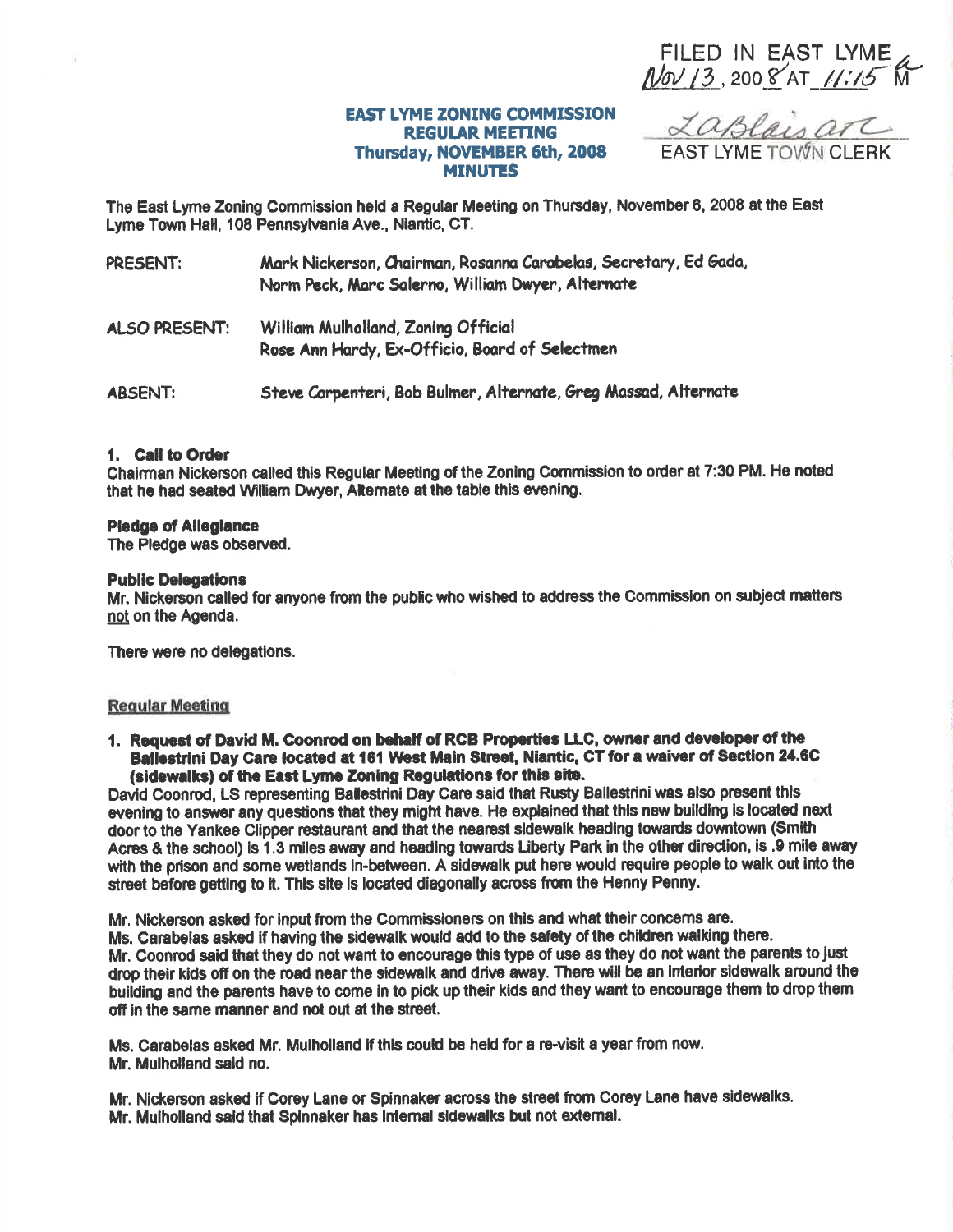Mr. Nickerson said that he is not in favor of waiving sidewalks however; this is not on a pedestrian friendly road or connecting to anything else so he would be inclined to go with this request based on those reesons. (Note: 7:45 PM - Ms. Hardy joined the meeting)

Mr. Coonrod said that there is a prison nearby and ball fields and that it ls not llkely that sidewalks will be put in there.

Mr. Dwyer commented that it would be a sidewalk to nowhere and a waste of money.

Mr. Mulholland said that they do have a piece of sidewalk on Boston Post Road for a dentist office however that was due to a path that people were using to cut across that property prior to the dentist office being there.

Ms. Garabelas asked Mr. Mulholland if he saw any possible potentialthat at some future point in time something would be built in the area and they would need connection to a sidewalk here. Mr. Mulholland said that while he could not say never, that it seemed at this time highly unlikely.

#### \*MOTION ({}

Mr. Salemo moved to approve the request of David M. Coonrod on behalf of RCB Properties LLC, owner and developer of the Ballestrini Day Care located at 161 West Main Street, Niantic, CT for a waiver of Section 24.6C (sidewalks) of the East Lyme Zoning Regulations for this site. Mr. Dwyer seconded the motion. Vote:  $5 - 1 - 0$ . Motion passed. Agalnet: Ms. Carabelas

2. Zoning Gommission Meedng Schedule for 2009 Mr. Nickerson asked that they look this over and vote on it at the next meeting of the Commisslon.

## 3. Approval of Minutes - Regular Meeting Minutes - October 16, 2008

Mr. Nickerson called for discussion on, or corrections to the Commission's Regular Meeting Minutes of October 16, 2008.

\*MOT|ON (21 Ms. Carabelas moved to approve the October 16, 2008 Regular Meeting Minutes of the Commission as presented. Mr. Salemo seconded the motion. Vote:  $5-0-0$ . Motion passed.

# **Old Business**

#### 1. Stomwater

Mr. Mulhollend recalled that the Planning Commlssion held a Publlc Hearing on these on Tuesday October 21, 2008. They closed the Public Hearing that same evening and will make a decision at their upcoming meeting later this month. Once that is done, it will come to them although they are already following the 2004 DEP Stormwater Standards.

2. Subcommittee - Niantic Village - CB Zones (Mark Nickerson, Marc Salerno & Norm Peck) Mr. Mulholland said that they should review information regarding the overlay zone and look at what they might want to do forthe future development of downtown.

Ms. Carabelas sald thet she thlnks that if people have a destination in mind that they will part as close as possible to it regardless of what is done.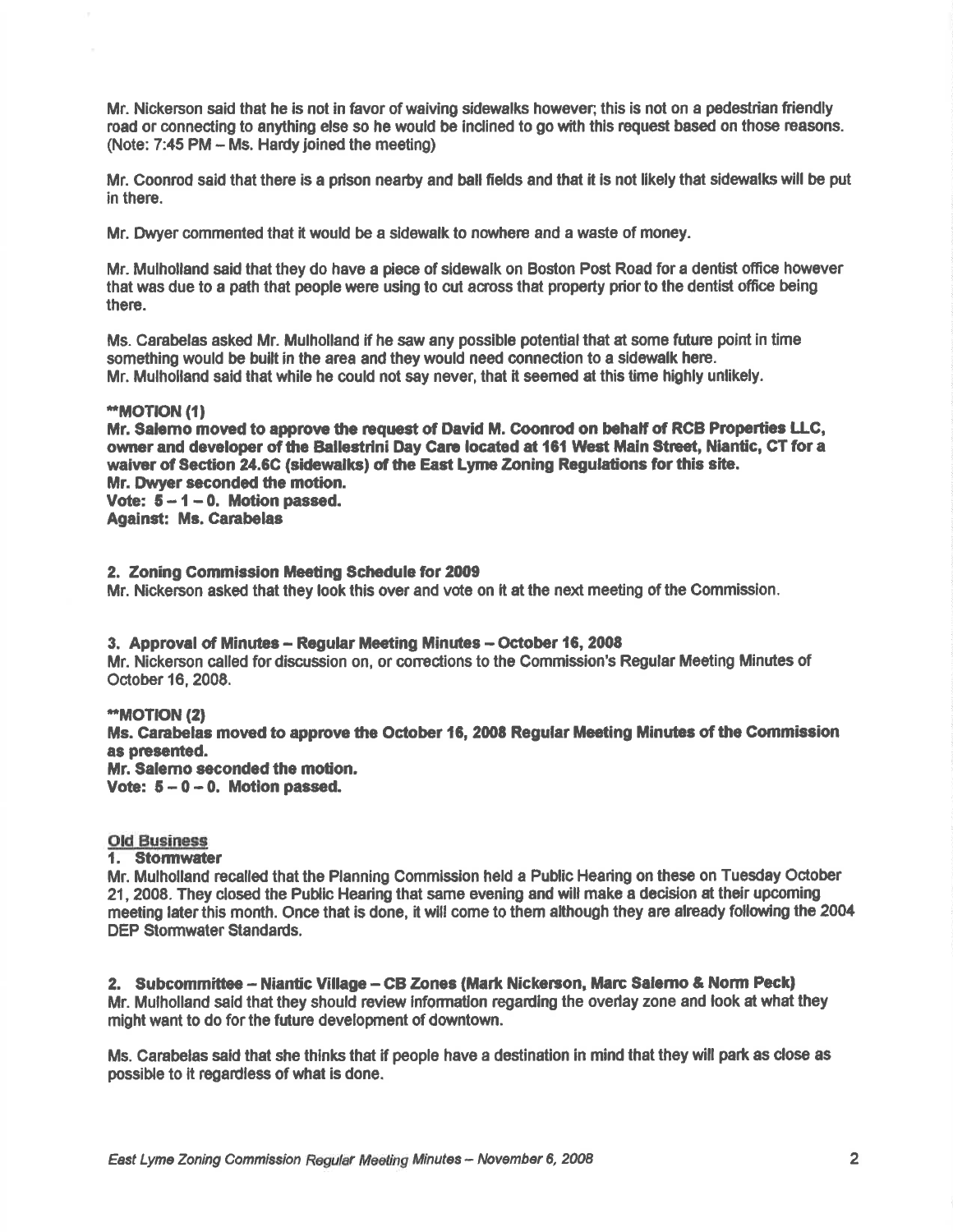Ms. Hardy said that the signage is poor directing people to the municipal parking lot and suggested that it be determined under whose jurisdiction that falls.

Mr. Mulholland said that it falls with the Board of Selectmen and noted that there is a municipal lot almost directly across from Hope Street. The Zoning Commission regulates the size and style of signage with regard to the regulation.

Mr. Mulholland asked the Gommission if they would went to entertain a 40' height and a 30' height on different sides of Main Street and; would they want a theme incorporated with their architectural styles or just the New England look. He asked that they think about how they want to handle this and incorporate this. ln looking at the lifestyle of buildings; they last some 20, 30 or even 50 years and many downtown are in this range and they may now find themselves in the position to influence some changes and he would like to see them get the best product that they can.

Mr. Nickerson said that he thought that they should get something together and out there on what they expect.

Mr. Mulholland noted that the Randall Arendt seminarwould be rather important end beneficial hem as he would be speaking on commercial strips, etc. Also, the Town of East Haddam will be sharing the cost of this seminar with them and there wlll be a worting session utilizing M & M's as a tool. He said that he had paseed out their invitations to the seminar. It will be in two parts and will start at Town Hall and then move over to Camp Rell. He said that he thought that this should be very informational. He said that they had also recently had a good POCD meeting where a lot of information was presented.

## 3. Subcommittee -- Adult Uses (Rosanna Carabelas)

Ms. Carabelas passed out an updated copy of the information that she had put together and noted the changes that were mede. The ffrst page has the regulation and the latter pages have the definitions. She said that she compiled the information from Towns within Connecticut that had this type of regulation and that had been tried out in the Court system and been upheld already.

Mr. Nickerson said that he was having trouble with the second page as it does not seem to fit in with their regulations and contains statistics that are not really relevant.

Ms. Carabelas sald that they could delete the Findlngs and Purpose sedion on page 2 and License sedion lllon the last page.

Mr. Mulholland suggested thet he work with Ms. Carabelas on this and go over it to finalize it.

Mr. Peck noted that the rest of their regulations are written in a different way - basically -- if it is not listed -- it is not permitted.

Mr. Nickerson asked what 'visible' means.

Mr. Peck said that he thinks that could be determined at the special permit stage of the process and that they could decide on it then.

Mr. Nickerson asked what if you have no idea of what is inside a building  $-$  is that a problem.

Mr. Mulholland said that is really two issues and asked if signage is the issue.

Mr. Peck suggested that no adult use establishment and ortheirsignage shall be permitted ..... forsome potential rewording.

Mr. Dwyer said that they had bookstores like this in this Town for years and that they never created a problem.

Mr. Peck said that he thought that they should be in CA zones and not in the Ll as the GA zone has larger lots and more places to typically 'hide' within strip malls, etc. They would also have some self-regulation in these areas as the mall owners will take care of this.

Ms. Carabelas said that the LI is also protected by some of the regulations.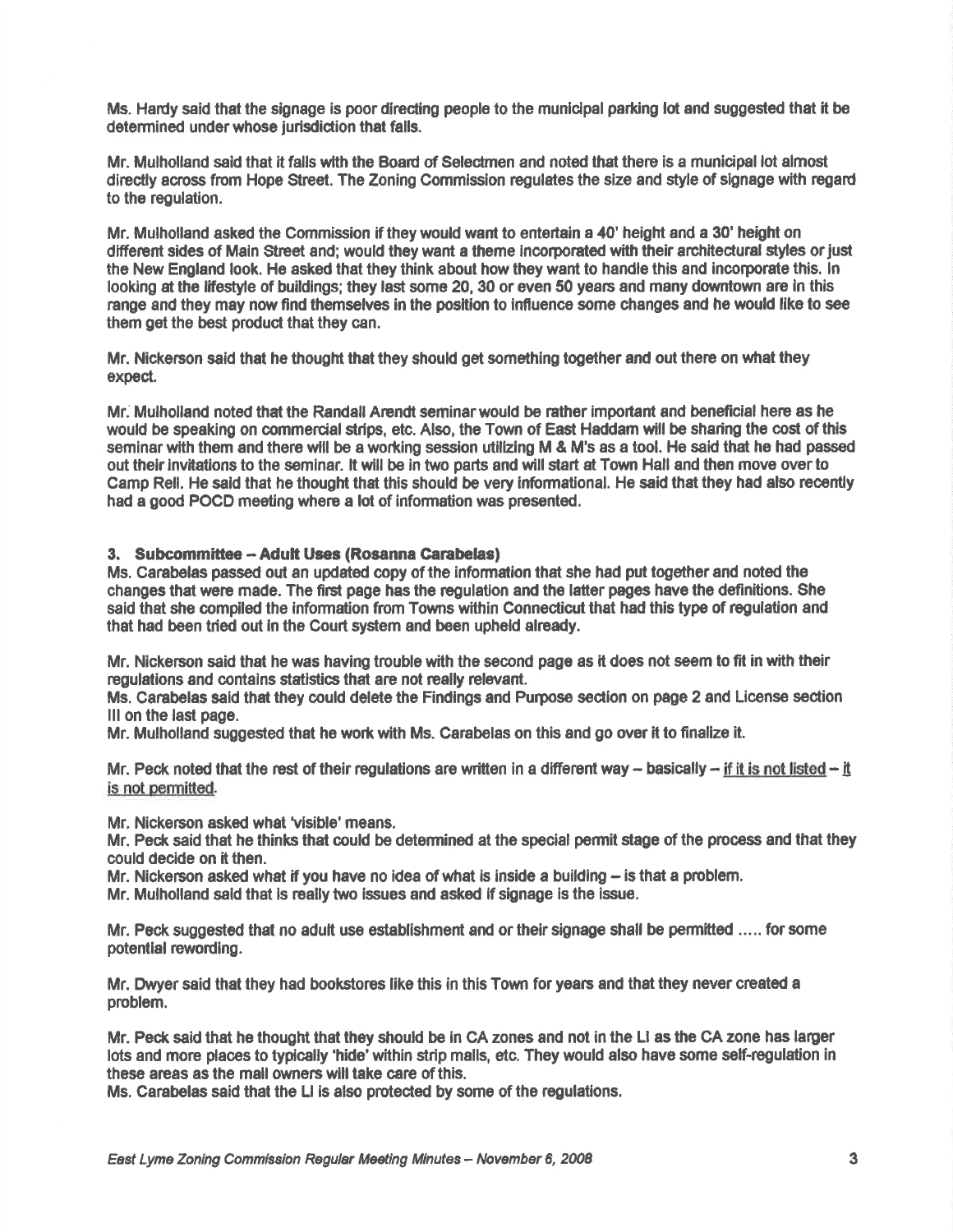Mr. Salemo said to Mr. Peck that if they say 'CA' that it will be easy to put something in and suggested that they stick with what they originally had. He said it could be a two-part process of no adult establishment on or adjacent to any State road or highway and  $-$ 

Mr. Dwyer said that it is his opinion that they are going overboard with this.

Ms. Hardy said that she thinks that this regulation is clearly trying to prevent an outwardly visible business.

Mr. Nickerson said that if they are going in this direction that he thinks that they have to look at potential areas for this type of business or they will be looking at lawsuits.

Ms. Carabeles said that she disagreed and that she does not look at it in that way.

Ms. Hardy said that the Supreme Court has ruled that a community has the right to establish standards.

Mr. Mulholland noted that they would have to permit it somewhere.

Ms. Carabelas said that she thinks that il is up to the applicant to come to them with a spot that they feel it would fit in.

Mr, Peck said that the more that they could push the decision making limitations to the landlord that the better they might be.

Mr. Nickerson suggested that they table this for now and that it be more finely tuned. Ms. Carabelas said that she would like to better know where this will go and that she wants their input on the direction that they want to take as she has spent a considerable amount of time on it. Mr. Nickerson suggested that Mr. Mulholland and Ms. Garabelas work together on this to morc finely tune it.

Mr. Dwyer noted that some 20 years ago that the Planning Commission wanted to make the southem part of Main St. residential and that it did not happen and asked why.

Mr. Gada said that he thought that he had heard that there is a massive amount of ledge on the south side and that building there would be cost prohibitive.

Mr. Dwyer noted that it is stiil in the POGD.

4. Subcommittee - Transitional Zones (Marc Salerno & Norm Peck)

There were no comments.

#### New Business

1. Any business on the floor, if any by the majority vote of the Commission.

Mr. Peck noted that they have an aftemate that he does not know very well who has not attended many meetings and asked if they could be contacted regarding their interest as it is nice to have people lend their telent to these discussions.

Ms. Hardy said that the Chair has the right to and could call the person and ask if they are still interested in the Commission.

## 2. Zoning Official

Mr. Mulholland seid that he had reported earller in the meeting.

## 3. Comments from Ex-Officio

Ms. Hardy said that she had nothing further to report.

## 4. Comments from Zoning Commission liaison to Planning Commission

There was no report.

## 5. Comments from Chairman

Mr. Nickerson asked that they please mark their calendars for November 24, 2008 for the Randall Arendt seminar and workshop as it promises to be an informative and exciting event. He suggested that they may